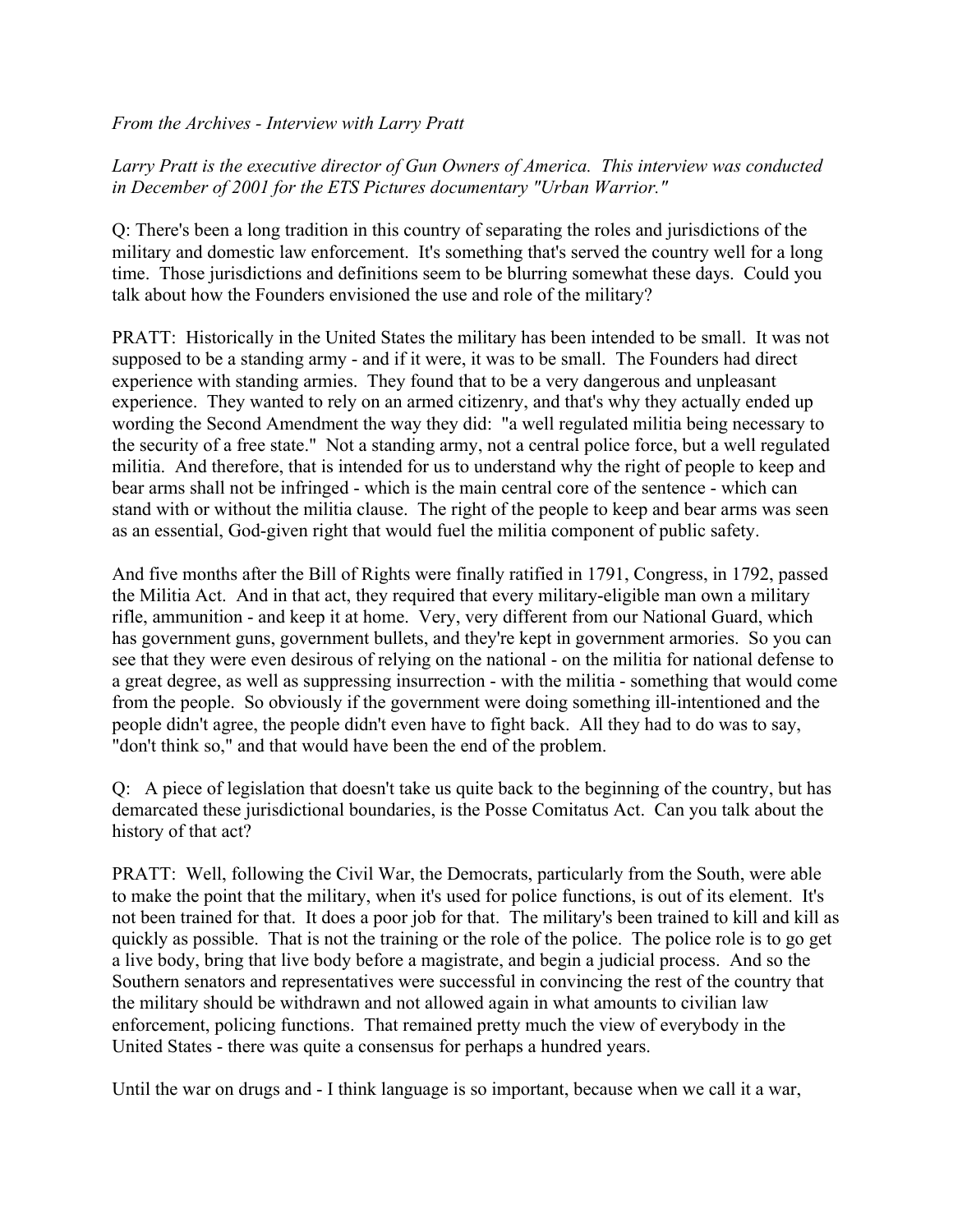"Well when you're at war, you use the army, right?" Well, wait a minute - we're talking about bad guys doing what Al Capone did. We took care of the Al Capone problem without an army. Actually, we decided that maybe if nobody in the country, or a substantial minority, was not interested in a law - we ought to back off. But you don't do that as readily when you're at war, because then it's a question of national honor. And so we have got the result of the war on drugs that has increasingly been used to water down, by law, the barrier that had been drawn up by the Posse Comitatus law. So that the military is no longer more than arms-length from civilian law enforcement. The military is increasingly able to intrude into the war on drugs. And as a result, not surprisingly, since the military function is not compatible with the Bill of Rights, the Bill of Rights has suffered. And our trial by jury has been greatly impinged. Our freedom of speech has been impinged. Our Fourth Amendment has been knocked cockeyed, almost completely on its back. The Second Amendment is also in retreat. So we've seen massive invasion of the people's liberties in the name of prosecuting something that really wasn't a war. So we've confused functions, and we're paying a serious price for doing so.

Q: Although the legal firewall of Posse Comitatus has been with us for a long time, it has come under increasing strain recently. But other incursions have happened. When I was reading the memorandum that your organization put together on martial law powers, I saw that you mentioned a couple of interesting examples, such as the use of federal troops to quell labor unrest in Colorado in 1914.

PRATT: Without even a curtsy to the Constitution, without any acknowledgement that the Framers had explicitly left law enforcement to state and local - and particularly under the 10th Amendment that's very plain - that if it's not spelled out anywhere else in the Constitution, the federal government, without that express explicit grant of power has no authority - and Wilson just up and went in - sent troops in to get involved in a labor dispute. In fact, there was a court martial in West Virginia of Mother Jones, who became a folk hero on the left - and now the name of a left-leaning magazine. But the fact that there was a court martial of a civilian during a time of peace is an extraordinary event. And it was just handled as if, "So what else is new? May I see the next page of the newspaper?"

Q: Are there any other similar events that have happened in the last hundred years, before the current 20 years or so that we're discussing today?

PRATT: Well, certainly during desegregation federal troops were brought in. That at least had the backing of federal law. But still, it was law enforcement being involved at the federal level. When even with federal laws - in the early republic marshals were all that were available and they would go out and seek to get whatever they needed to get done by the local sheriff. By the time of 1835, we had our first full time daytime police department in Boston. Those were the people with whom the marshals would work. There was no federal constabulary of any sort other than this arguably constitutional arm of the Justice Department that could reasonably be said to be enforcing those few areas where the federal government does have original jurisdiction in law enforcement: counterfeiting, postal matters, treason, laws of nations, those sorts of thing. That's a list that, by the way, was provided by James Madison. So I'm not making that up.

Q: In 1992, federal troops were used to supplement National Guard and civilian law enforcement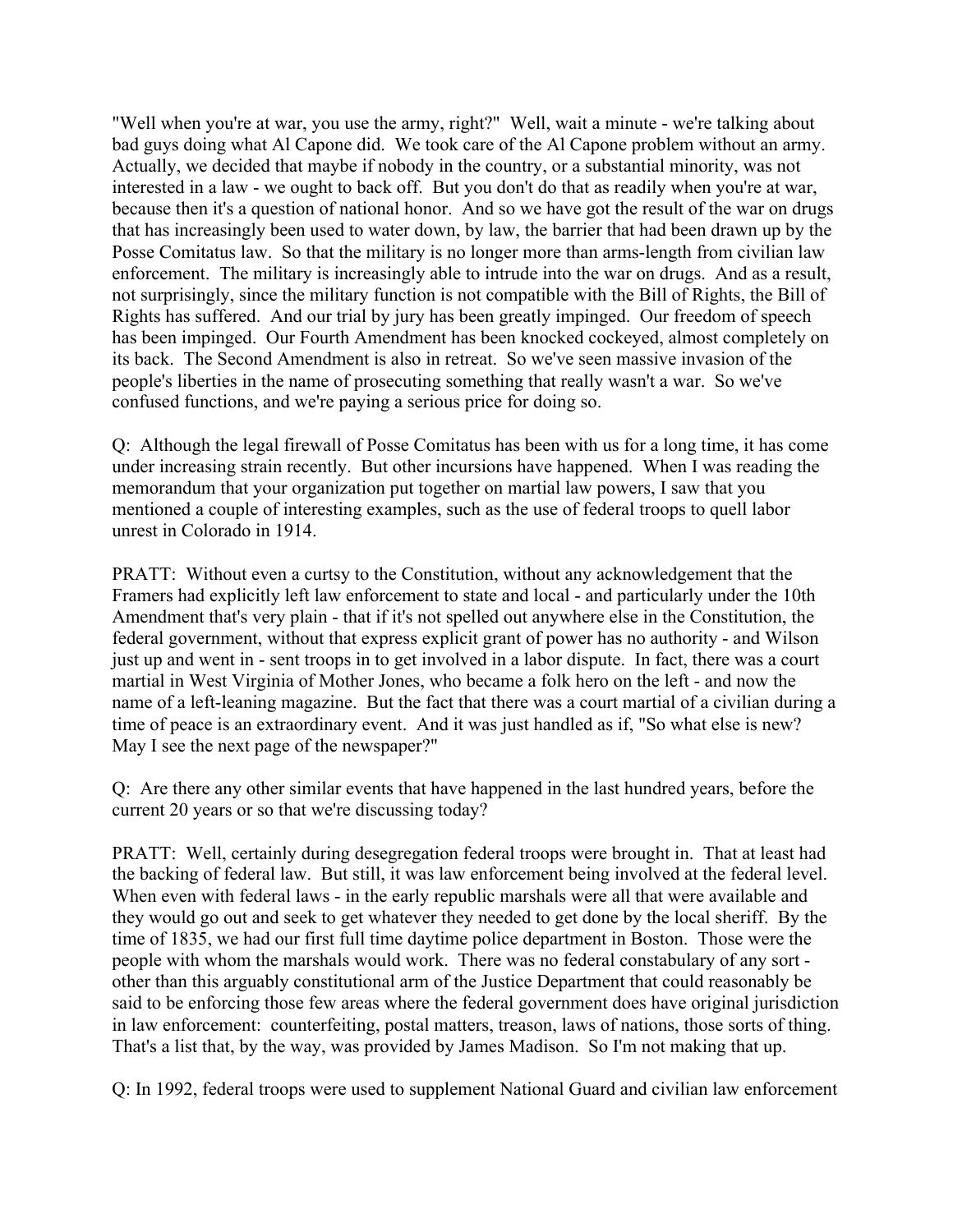in Los Angeles. You mention that the commander of the JTF would not allow his troops to be used, or, at least only in a very limited way because of the Posse Comitatus Act.

PRATT: During the Los Angeles riots in 1992, federal troops were brought in. And the commander, rightly, had a lot of doubt about what his role could be. And as a result, many times he was not nearly as proactive as others were wishing that he would be.

Unhappily, that same concern wasn't present during the Waco tragedy, when under the name of drugs, which was a bald-faced lie on the part of the Bureau of Alcohol Tobacco and Firearms. The drug nexus was alleged by them, when actually one of the things Koresh was not guilty of was drugs. He was quite against drugs for anybody and he himself did not participate. And he had even dropped a dime on other Davidians who had been involved drugs. So in any case, that was the excuse for penetrating the Posse Comitatus doctrine in 1993. And a great deal of materiel and training and allegedly some other participation of federal forces was involved during that Waco standoff.

Q: Can you talk specifically about the architecture of JTF 6? How it is used as a drug interdiction?

PRATT: The way we saw Joint Task Force 6 operating out of the Waco area, where they're actually stationed nearby - was they were - a request that should have gone through the governor of the state bypassed the governor, went directly to the joint task force. And after consideration, they considered that they would make various equipment, certain kinds of pyrotechnics, and firearms and training available to BATF agents. Now, they conceivably could have involved local law enforcement in that joint task force. They didn't in this case. In fact, the sheriff, as far as we can tell - perhaps the only thing he did wrong was not to tell the BATF that what they were doing was wrong - and they ought to take a deep breath and chill out. Because under the law and under the Constitution, the sheriff is still the chief law enforcement officer of a county. But the sheriff did nothing in any positive way that was improper. So he was not part of that. He could have been. And in many other cases of civilian law enforcement working on drug matters - there has been local law enforcement with various kinds of federal agencies and sometimes even, we suspect, elements of military being involved.

And there's been a lot of practice by military in cities for urban warfare. And actual simulated invasions and pyrotechnics going off and machine guns being fired and buildings being repelled and troops being dropped in by helicopters. And in some cases, maybe only the mayor knew and everybody else in town is running around thinking, "What is happening? Orson Welles' Martian invasion is here for real."

Q: Do you have any case studies of those kinds of instances, like Operation Urban Warrior in Oakland?

PRATT: I know Pittsburgh, Pennsylvania had such an operation. Towns whose names that I forget in the Carolinas have also been subject to these kind of joint task force urban warfare type of assaults - where Marines and presumably Special Forces are involved in testing out urban warfare. Now nobody's going to object if the - although the use of live rounds and pyrotechnics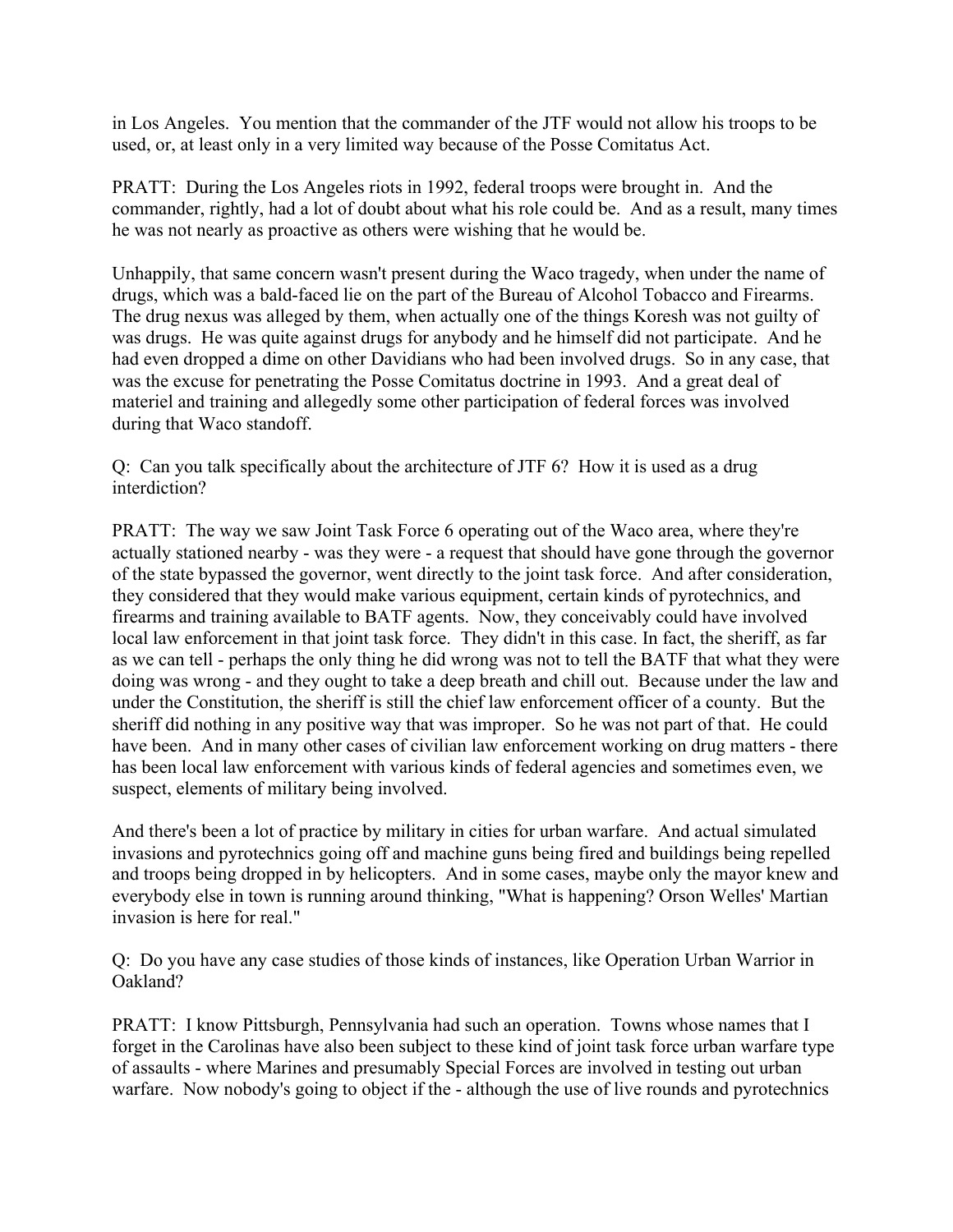in a civilian U.S. populated area is a little problematic. But perhaps people will say, "Well, now that we're at war in urban areas in Pakistan - Afghanistan, and we're rooting out terrorists in various urban environments, maybe that's a justification. And as long as that's where it's headed that's fine, but it's raised a lot of concern. And I think the concern is primarily that a lot of civilian law enforcement has been involved in warfare operations. And so there's not only an unconstitutional blurring of what level of government is to be involved but how law enforcement is to be conducted. And when we have the specter of a rising attachment to paramilitary techniques on the part of local police departments, I submit we've got a real problem. Because again, we're going to be confusing the role, and are confusing the role - of a police officer who is to restore the peace by getting an alleged bad guy, alive, whenever possible, and bringing him before a magistrate. Whereas, the military's training and function, as it should be, is to kill as quickly and as efficiently as possible. You don't ask questions. You don't deliver Miranda rights. None of that kind of thing goes on in a military operation.

SWAT teams are paramilitary operations. And we have an increasing problem with SWAT teams in this country - some of which have been so Keystone Cop-ish that they have bankrupted the jurisdictions in which their escapades have gone awry. One of the California towns whose name escapes me suffered that fate. Others are paying out large settlements because of what these teams have done.

Q: When you talk to certain local law enforcement officers –– I've talked to SWAT team boosters about this –– they justified the use of this sort of paramilitary approach by saying, "We're outgunned out there and so we need the hardware, we need the training." What are the situations where that might be the case, and others where it's clearly not?

PRATT: I don't accept the argument that the police departments are outgunned. Still the overwhelming choice for criminals in committing crimes, when they use guns, is the 38 revolver and the 9 millimeter pistol. That clearly is not an outgunning. What we're really dealing with is the perception that you can't serve a warrant unless you've got 10, 20, 100 guys standing around with their fingers on the trigger with the justification that, "Well the suspect might flush the heroin down the toilet. So we can't knock. We can't go through all those constitutional niceties." Well if we weren't involved in a war on drugs, I would submit we wouldn't have that problem to begin with. And we would deal with it like we do any other criminal offense. If the evidence is destroyed in some cases, I'm willing to say, "So be it." Better the evidence be destroyed than my Constitution and my freedoms.

And is - if the American people are willing to go along with this kind of police state tactic in an area that's viewed as justifiable - what we've done is establish a precedent for the next area that [indicating quotes] 'needs' to be addressed with wartime tactics. And we've seen that's actually happening in an immediate threat for the Second Amendment - where in those kinds of neighborhoods, center city areas, where supposedly the drug problem is the greatest - no-knock door-to-door searches are being done from time to time - of people's homes, looking for guns. Sometimes they force their way in. Generally, they can intimidate their way in. And if somebody absolutely stands on their rights, then they become a marked person, a suspect. Every time they don't put their turn indicator on, they're going to get harassed.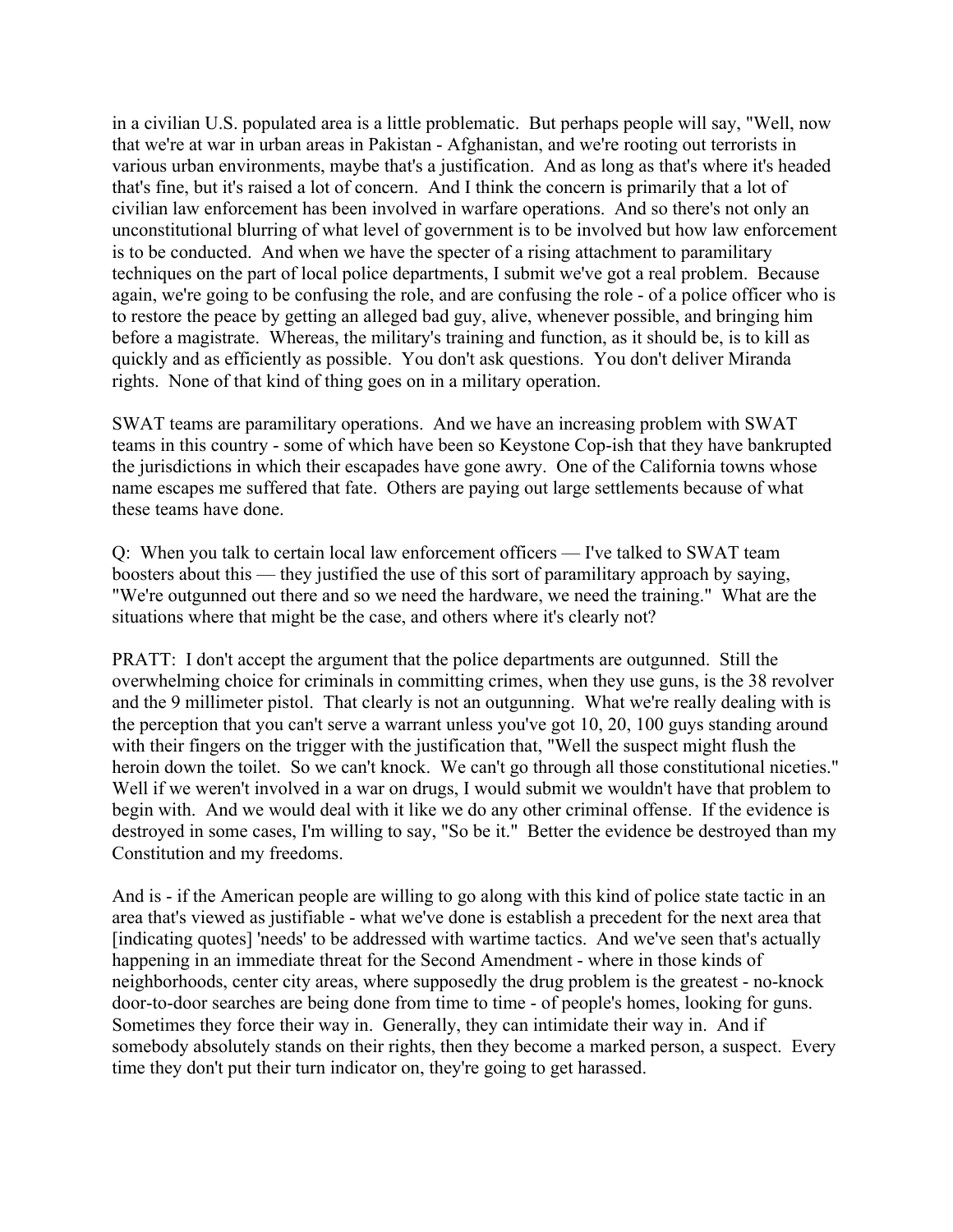Q: For people who aren't familiar with the types of armaments you find in the average SWAT armory –– AR-15's, M-16's –– can you talk about what has flowed into local police armories?

PRATT: SWAT teams are typically equipping themselves with fully automatic machine guns, such as the 9 millimeter Heckler & Cock. It's small. It's actually a submachine pistol. Or the M-16, which is the fully automatic U.S. Army rifle. Other kinds of sniper rifles, high-powered scopes, body armor, armored personnel carriers - which is just another word for tanks. And I have yet to hear about the criminal element that's employing tanks. We're talking about the use of explosives. In one case, a SWAT team burned down a whole city block, because there was a recalcitrant group of center city residents that were politically incorrect. I'm not sure they were really a threat. They were certainly less of a threat than the cops that burned down the city. But this mix of tactics and military weaponry is a very dangerous, explosive combination - and the number of mishaps has been increasing.

There was recently a raid in Lubbock, Texas. A man, I'm sure he was admittedly a jerk and a stinker, was involved in a domestic dispute. He decided to burn some furniture out on the front lawn. Well, that might be an environmental offense, but otherwise I'm not sure that there's really a crime being committed. The man obviously has a very bad temper and I wouldn't want to live next door to him. It was answered by a SWAT team of over 100 men. They decided that they would have a rake-and-break to begin - the man by this time had retreated into the house - was known to have guns, and so they came equipped for a fair fight. Began by 100 rounds of ammo through the windows - to be followed by tear gas. Well, in the process of rake-and-break, they put a bullet through the head of one of their own officers from behind. Now they're really mad, because this guy inside has killed one of them. Something like 300 rounds were fired. The guy inside happily was untouched. Never fired his gun. And they arrested him for murder until the forensics examination made it very clear that they had murdered their own man.

## Q: Can you talk about Ruby Ridge?

PRATT: Ruby Ridge was another example of the cops being out of line. Perhaps even shooting themselves, but certainly getting shot for doing something they had no business doing. And then getting mad at the victim because the victim had actually fought back, not even knowing who they were shooting at at the time. To back up, Ruby Ridge occurred when there had been an entrapment of Randy Weaver. The government had wanted him to infiltrate the Aryan Nations, which had a compound nearby. And Randy Weaver, even though he was hard up for money, refused to cooperate.

Then they set him up on commission of a technical gun violation. And he did something which if he had thought about it - the entrapping - a very bad guy that was used for it - a criminal himself - who was an informant for the BATF - if he got a conviction was going to get a \$3,000 bonus - got Weaver to saw off a shotgun shorter than federal law allows. An unconstitutional law, but it's a law. Once they had that violation, they thought they were going to turn Weaver but Weaver refused. And Weaver basically holed himself up and seldom came out of his mountain cabin or left that property. So the marshals began surveilling. Weaver didn't go to a court date because he had not been correctly informed of the court date. But that was used as the reason to send the marshals.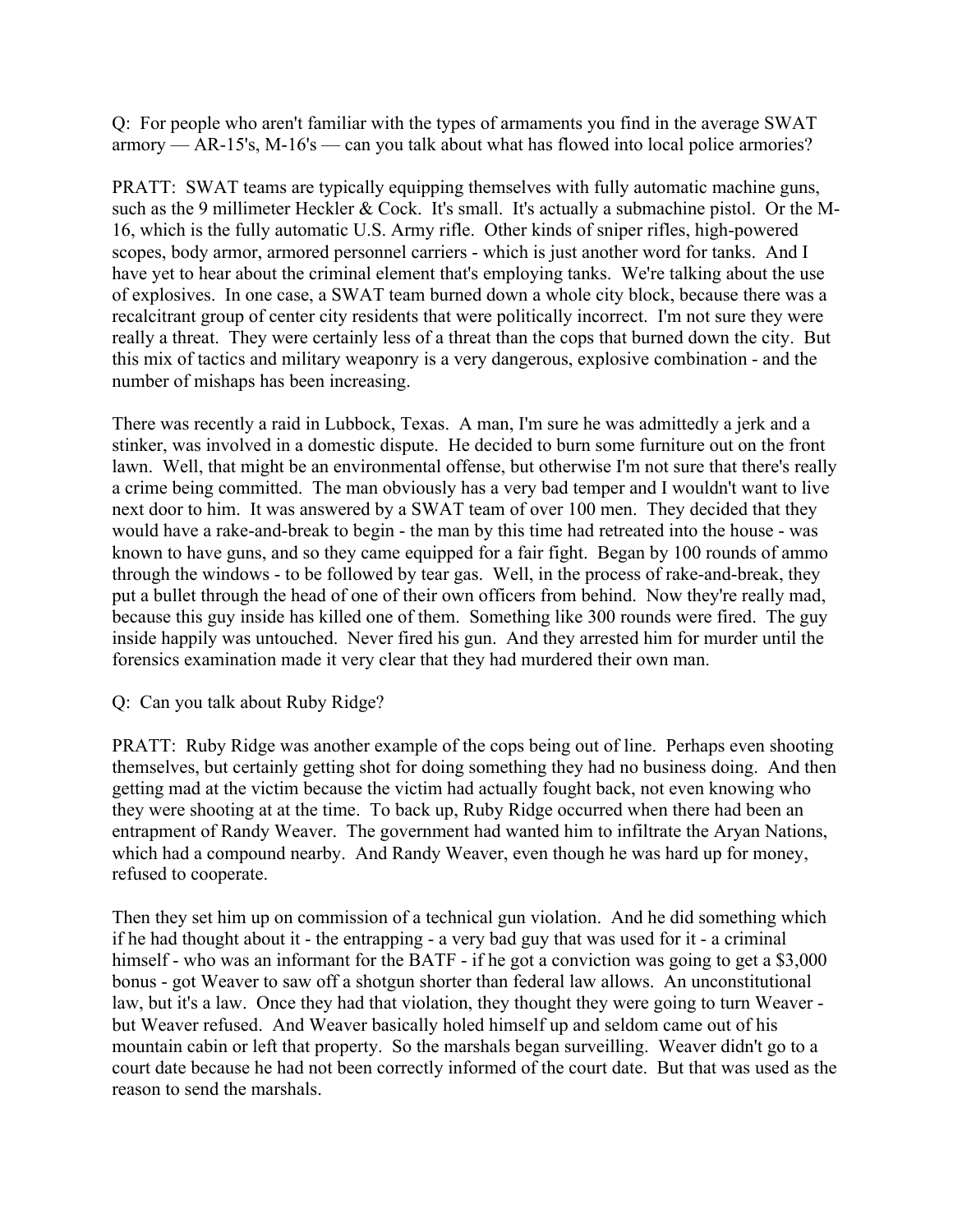The marshals began a warrantless search of his property - were up there with the equipment of war: night scopes, automatic weapons. Lured the family dog, to get him away from the family, and in the process shot the dog. The 14 year old - actually almost 14 year old Sammy Weaver saw this happen. Saw somebody - I'm sure he didn't know who these guys in black body uniforms, in battle dress, were. But he shot one of the marshals who had just shot one of his dogs for no provocation - something that's not an entirely surprising response. In the firefight, Sammy himself was killed by another marshal. And that led to the standoff - that ultimately, Lon Horiuchi, following an order that now has resulted in the government paying a monetary restitution for the murder of Vickie Weaver.

Led to - these orders allowed Lon Horiuchi, with a spotter, to murder Vickie Weaver, standing in a door with a baby. The regular FBI agents refused to even acknowledge and go along with these military rules of engagement that had been given to them up on the mountain. But Lon Horiuchi, from the so-called hostage rescue team - there were no hostages at Ruby Ridge except for the hostages of the government - and Lon Horiuchi was willing to do it, because he just follows orders like the Nazis of sixty some years ago. But unlike the Nazis, he has not been tried by U.S. courts, and so far the government has refused to prosecute.

Q: Witnesses to SWAT raids have consistently noted the all-black uniforms and ski-masks worn by the officers. Often there's no announcement that these people are law enforcement officers. What kind of problems might this pose?

PRATT: One of the problems of the sudden attack of a SWAT team is that people don't know that these are police. They don't look like police. They just look like bad guys trying to hide their identity. Sometimes they even do have face masks on. But in any case, there's no badge there's no identification that says, "Officer Francis O'Malley." If you get to see their back, which you're not likely to, it my say "BATF" or it may say "San Diego SWAT" or just "SWAT." But when they're coming at you, you don't see anything except black - if you see anything at all. There was a man in Denver. There was another man in - I believe Fresno - but it's happened in many different jurisdictions. Wrong address, but the guy gets killed because he reaches for a gun thinking his home is under attack - and he's dead. "Sorry." That's the problem when you play war in a civilian environment. There will be collateral damage. That is a necessary consequence, however regrettable, of war. But we're not in a war against the American people. And yet these tactics lead increasingly to a mindset among an increasing number of police that it's us versus them. And all Americans, if they're not brothers in blue, are a suspect. That's why we need Brady instant background checks. That's why we need to fingerprint everybody. That's why we need national identification cards with Social Security numbers and - holographic pictures on them. All of these kinds of things that actually are more intrusive than anything the Nazis had the technology for.

Q: Can you talk about the study that your organization commissioned related to martial law powers that study and why your organization conducted it?

PRATT: Because of the concern that we have at Gun Owners of America for the growing misapprehension of what the Second Amendment is about, and what is the proper role of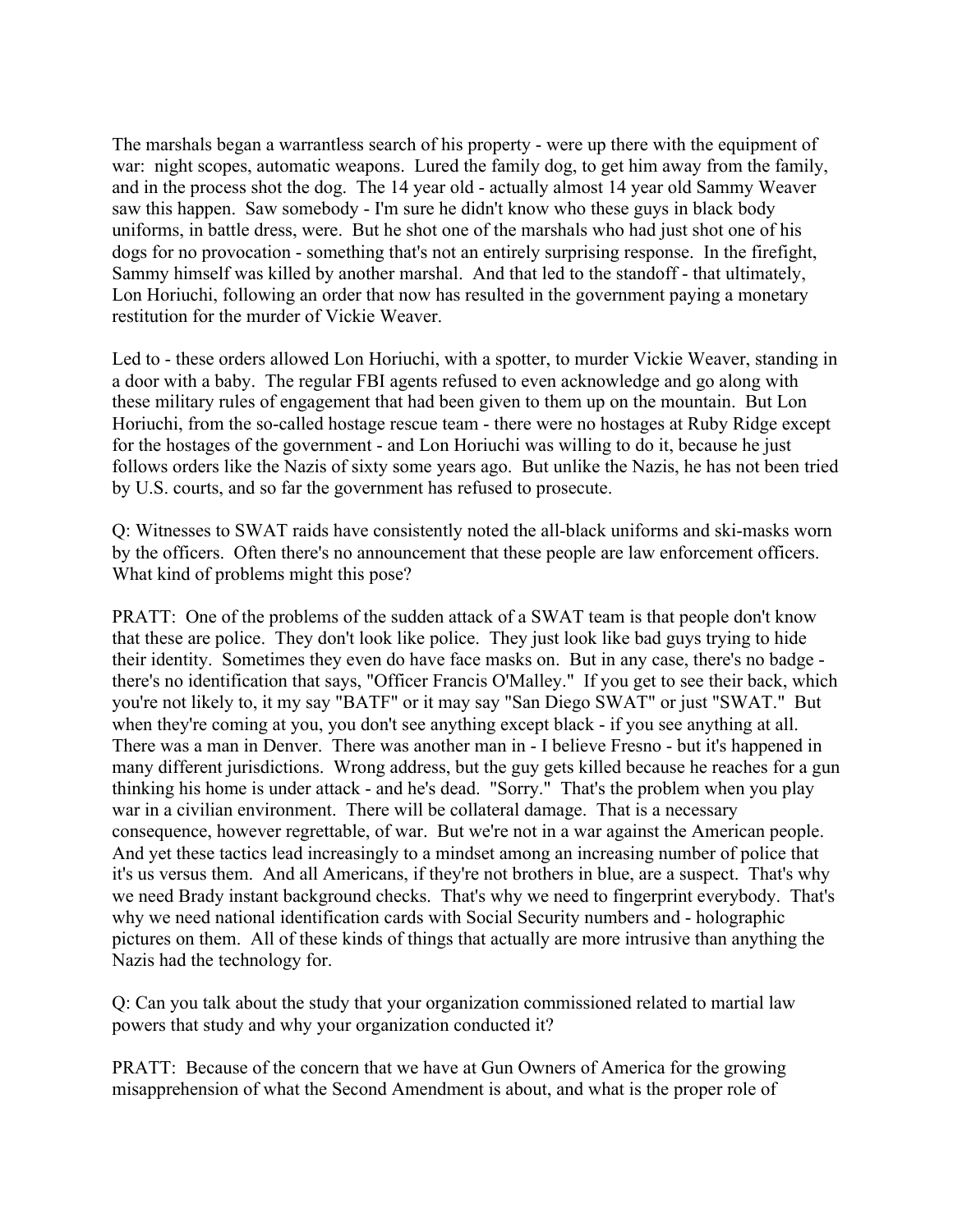constitutional government in its police function - we commissioned a constitutional attorney, William Olson, to do a study of the power of the government that's been subsumed under the notion of executive orders and the invoking of martial law, and the role of the Posse Comitatus. And these executive order powers that have overridden Posse Comitatus or even before Posse Comitatus - that have been used historically by American Presidents when they felt the urge to go out and shoot somebody. And this - the conclusion was that we're very far along to the government - to the Congress accepting, to the courts acquiescing, to the American people, to the extent that they're even aware of it, saying, "Well I guess it's our government. I guess they would never really do anything bad." We've come to the point where by self-determination on the part of the President, "We're in a national emergency." He can declare a national emergency for fill-in-the-blank. And he can invoke incredible unconstitutional powers that the Congress has unconstitutionally ceded and allowed him to declare.

At one time, and we may still have - we had a state of emergency because of the country of Angola. Now I'll bet you most of us don't even know where Angola is, and probably almost as many don't even care. But Angola was a place where freedom fighters were fighting against a U.N. arms embargo - against a communist country, a dictatorship. And a man by the name of Jonas Savimbi was on the verge of establishing a free government throughout the country of Angola. And Clinton, declaring a national emergency, used those powers to stifle the nongovernmental office of the government of Savimbi in Washington D.C. - which was basically their propaganda arm - their effort to get the American people the news about what was going on to stifle freedom in this remote part of Africa.

That's what they can do toward a foreign government. But these powers are written in such a way that they can just as easily be applied here on the soil of the USA. Take, for example, the military tribunals that the Congress has now pretty much acquiesced in. By executive order, the President has said, "Hey, if we catch one of these bad Muslim terrorists, we have the right to bring him to a secret trial." Where a two-thirds vote can convict him and get him executed. Where the evidence will never be made public. Where the trial itself may never be made known. And ultimately the accused can be put to death and perhaps that will never be made known. All that can happen. And they claim they have the right to do that here in the continental soil of the United States. That is not true. The Constitution protects all persons. It doesn't limit its protections to citizens. Now, if they want to shoot Osama Bin Laden in a cave in Afghanistan, hey, I'll pull the trigger. But if they bring him here, not because I like Osama Bin Laden, I want to see the rules applied to him. Because once we start making exceptions that that bad guy shouldn't have the benefit of American rights, then the next time somebody else is declared the bad guy - what grounds do we have to resist that?

Q: There's been a lot of talk in the Department of Defense –– and John Warner has discussed it in the Senate –– about revoking or reworking the Posse Comitatus Act. Can you talk about that ongoing discussion, and your personal reflections about it?

PRATT: The efforts that are at least being discussed to revoke or greatly reduce what's left of the Posse Comitatus Act really are nothing new. There's been a consistent march, Republican and Democratic Administrations alike, against the First Amendment, against the Fourth Amendment, certainly against the Second Amendment. After September 11, the terror bill, the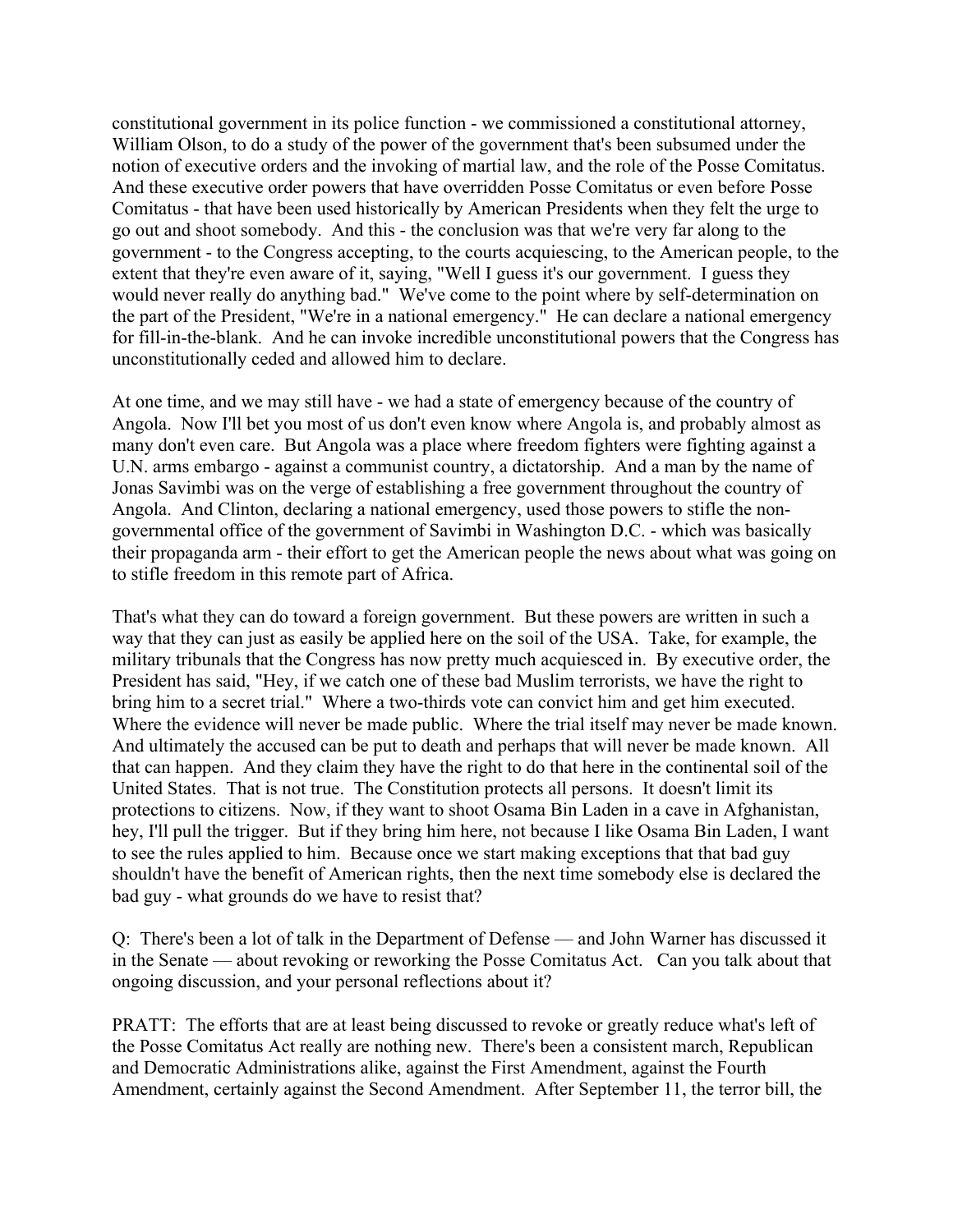so-called USA Patriot Act that was brought out almost instantly by the Justice Department - was something that had been attempted by Clinton after the Oklahoma bombing. And was simply that which he had been unable to get enacted into law that time. It doesn't matter if it's a different Administration. The folks working down in the bowels of the bureaucracy are the same. And they just reached up on the shelf and pulled out the stuff that they were looking for the last time. They basically passed this - much of this legislation that restricts our liberties during times of crisis. It provides the opportunity when we're all out waving a flag and we're not looking down at our pockets to see if anybody's got his hand there.

Q: It's been said that in a time of crisis, liberty must be defended with extra vigor. Can you reflect on that statement?

PRATT: The history of our country, just of the last century, is a history of the erosion of liberty that was greatly accelerated every time we were at war. And following the war, there would be a resumption of some of the liberties, but never all. And, generally, the laws that were used to curtail our liberties were left on the books. And in any case, there was corporate memory - of, "It was really neat to just be able to pick up the phone and call anybody in the country and tell them 'this is what you will do.'" Franklin Roosevelt worked in the War Department under Woodrow Wilson. When he became President, he remembered those good old days when he could just pick up the phone and tell a tycoon of industry, "You will do such and such - whatever we want." That kind of power can be very intoxicating. And it was certainly drunk out of - that bottle was imbibed from greatly during the Second World War. We almost immediately got into the Korean War. We never really got our breath after that, and then we were in Vietnam. And so the Leviathan state in our country has been growing under our nose. We talk about us being the freest country in the world, and I think we still are. But that doesn't say much about the others. And it doesn't say anything about what we used to be not all that long ago. We've had it happen kind of like the frog in the water that is slowly boiled. He never gets the point - even the moment he dies in the boiling water. Because it happened so slowly, he didn't notice.

And the same thing has been done with our liberties. And often we are the first to celebrate the loss of our liberties, "Oh, for a little security - let's get rid of these liberties that have put us in such grave jeopardy." It's a shame that we don't remember the mettle and the world view of those who gave us our freedoms and our prosperity to begin with. It was Benjamin Franklin who said that those that would surrender their freedom for even a temporary security will end up with neither. That's not prophetic, that's a reading of history. That's what has always happened. And it is what is happening to us, as we do the same thing.

Q: As the country seeks to find a balance between liberty and security when something like September 11 happens, what guiding principals should we look toward to find the proper balance?

PRATT: Well instead of taking away further liberty, restricting freedom of speech, restricting greatly, increasingly, our privacy, subjecting us to pointless invasions of our privacy at the airport, which are really no more effective anyway than before. The problem that we had on September 11th was not lax airport security. The problem was that there were no Americans with a gun in the cabins or the cockpits of those planes. And so, men with teeny, tiny, little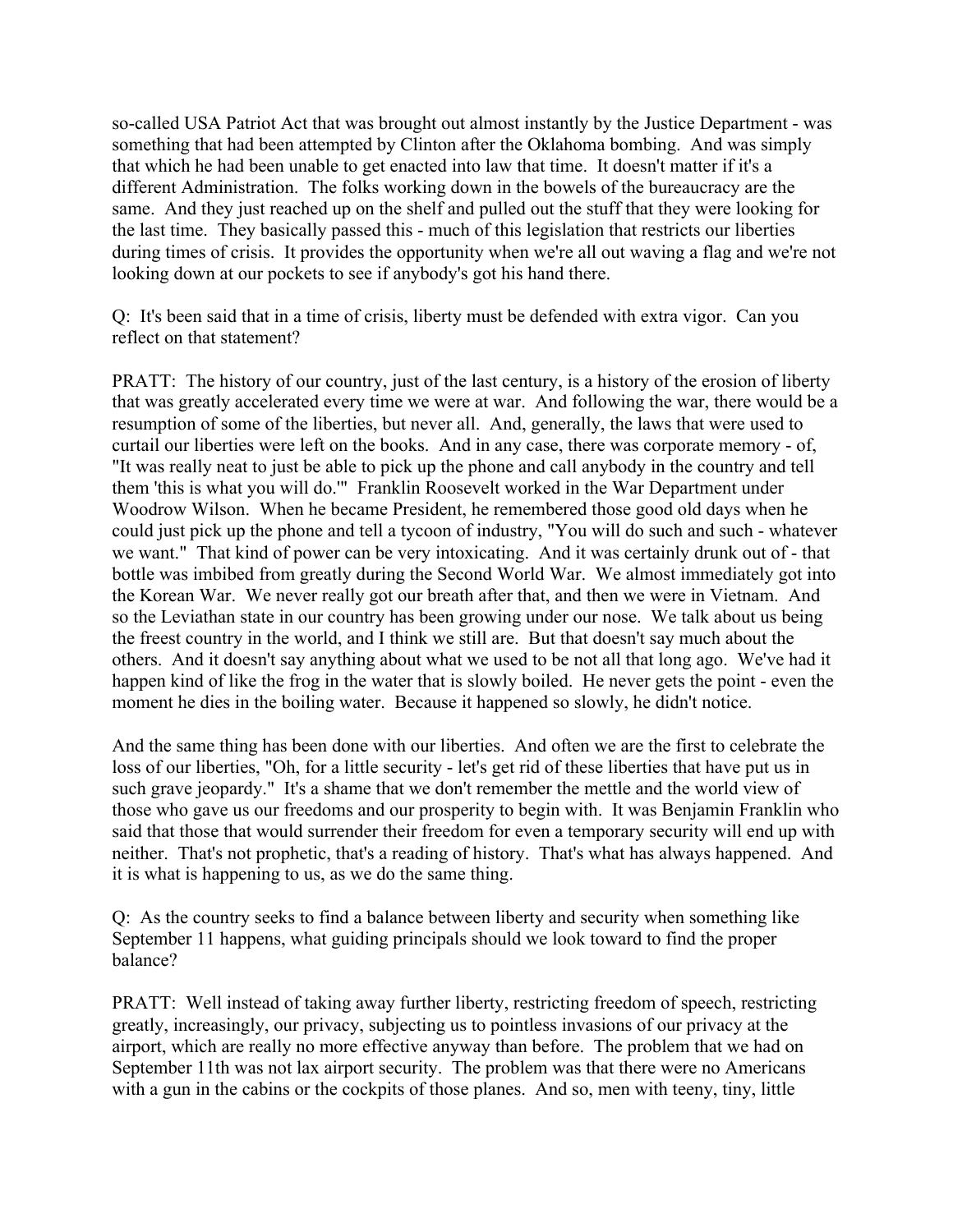weapons that had been rightly allowed on board - therefore were able to carry out an atrocity. Also, because Americans didn't realize that the hijackers had just changed the rules. There's no more, "Oh, we're going to have to go to Cuba and it'll be another day or two before I get back to Des Moines." No, they began to realize that there's not going to be any return. And actually, Americans were quite effective in taking matters into their own hands, and the militia mobilized in the flight that crashed in Pennsylvania. They saved countless lives in Washington D.C. So once again, as soon as the American people have even a little bitty piece of the puzzle, they're quite capable of effective action. The militia acquitted itself when all of the national police force, all of the security so-called at the airports, had failed. The government's solution was to shoot that plane out of the sky. The militia's solution was to kill bad guys. It seems to me we ought to go with the militia. We ought to be arming pilots.

Which, happily the Gun Owners of America was able to help get into law. And now we're trying to make the Administration go ahead and do it. So that we can get on a plane and know that at least somebody who's on our side will have a gun. And you need to actually take that basic recognition that gun-free zones amount to victim-disarmament, criminal-friendly zones. And go and roll then back at schools and every other place where gun-free zones have been imposed. Because if we don't understand it after September 11th, I don't know what it will take to realize is that criminals don't obey laws - and particularly those that are eager to die.

Q: When you look overseas at other nations that have longstanding policies of using military assets in their domestic sphere –– Israel, the U.K. in Northern Ireland and so forth –– what do we see happen?

PRATT: The foreign experience gives us conflicting evidence. If we look at Britain, we see a society devoid of civil liberties. A society where the Prime Minister has begun to talk about putting people in concentration camps on the basis of suspected violent behavior without any proof whatsoever - without any adversarial process whatsoever - on a suspicion. Arresting people and incarcerating them until their thinking satisfies the government. Well that's a concentration camp mentality. It's a disarmed society, where domestic criminals are having a wonderful time.

The government there has confiscated the guns. But somehow, they didn't get the criminals'. And so crimes with guns skyrocketed some 40 percent in the three years following the gun ban. And their violent crime rate is now actually above that of the United States. And Israel, which is in a war zone - and certainly we don't have any difficulty accepting that - their first response to the initial renewal of the escalation of terror was to encourage people to carry guns. And in fact, one of those armed Israelis was the one who shot and killed people, terrorists - that were killing people on a bus in Israel. There would have been a much greater carnage had the armed citizen not been there. So I think I would much prefer to go the Israeli route than I would the British route. Because you lose your civil liberties and you end up actually in a much more dangerous society. The murder rate will shortly surpass in Britain what it is in Israel - in a war zone.

Q: Coming back to Waco and Ruby Ridge: those two incidents galvanized certain segments of the American public. The Second Amendment community was certainly one of those segments. How has this community become aware of the problem of military and law enforcement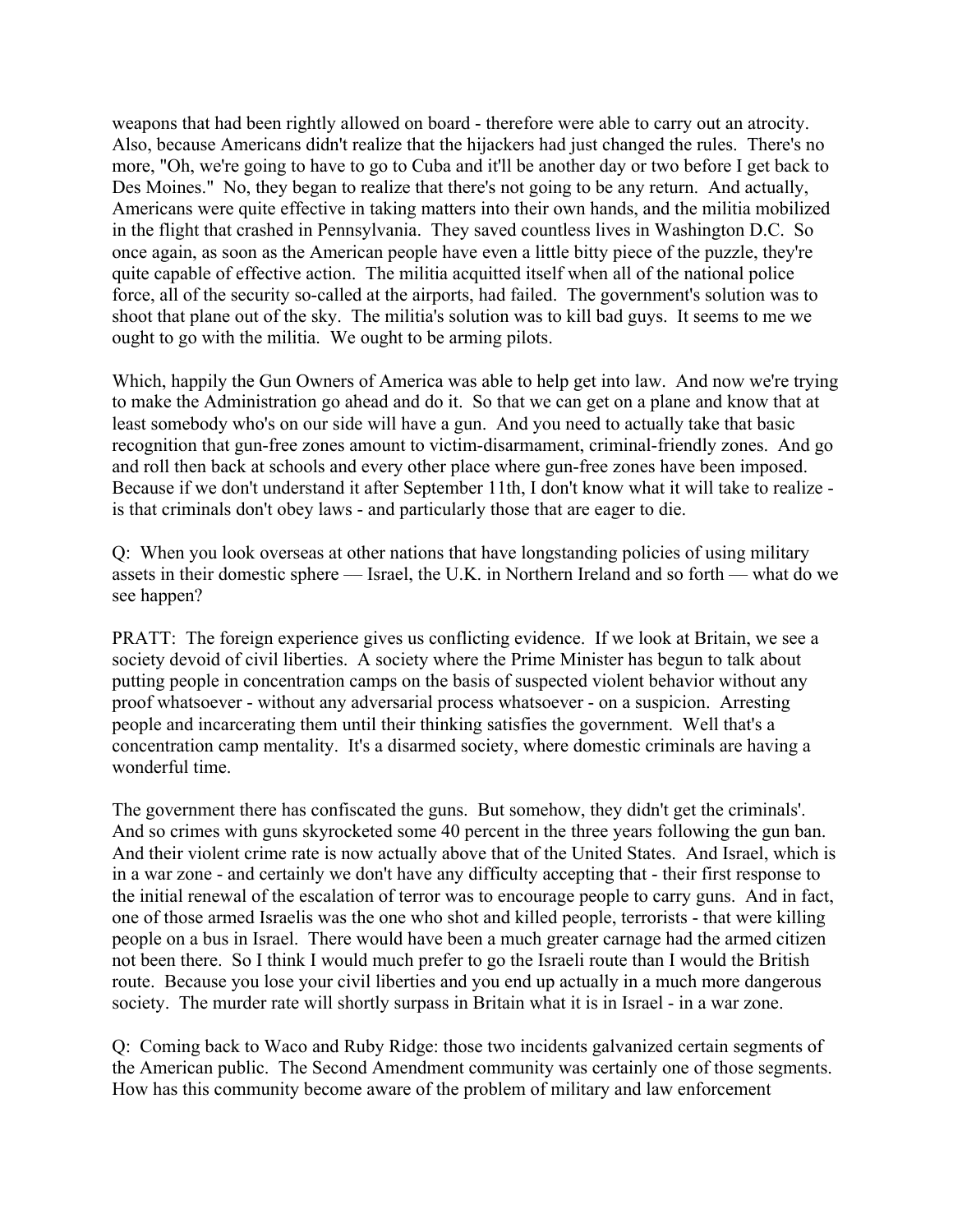## confluence?

PRATT: Waco and Ruby Ridge provided a kind of wake-up call for those in the Second Amendment community, but not all - those in the Second Amendment community who were aware that the Second Amendment is not the only part of the Bill of Rights. And that our freedoms are pretty much like an interrelated set of threads in a fabric. And if you start pulling one out, pretty soon the whole fabric is going to come apart. When we saw warrantless searches. When we saw the confusion of military action for police action. When we saw a government police agency involving itself in an unconstitutional law - enforcing that law. We saw this growing lawlessness that was occurring, that was much beyond the fact that Randy Weaver had violated a gun law at the federal level that shouldn't have been on the books. There was a systematic violation of the Weaver family's constitutional rights. And the same thing was the case at Waco.

The brilliance of Bill Clinton was to turn something at Waco that was threatening to spread well beyond the Second Amendment community to the whole rest of the population. Following that even after the Oklahoma City bombing, more then 50% of the American public feared the government more than they did anybody else. And they thought that it was an immediate threat to their liberties - which was the way the question was posed by Gallup, I believe. That shocked the government. And I think it was Clinton's political brilliance that took a bombing and made it into a reason to fear people who had guns - and thus led the charge against the Second Amendment community. And more importantly, spiked the Republican effort to question what the government had been doing anyway in these lawless activities that had gone on in Waco and Ruby Ridge. And as soon as Clinton was able to go on the offensive, said, "Well, it's you rightwing critics of the government, and you men marching around with guns and right-wing talk show hosts. You created a climate of hatred that led to this terrible event in Oklahoma City."

And the Republicans just collapsed, wilted at that. And they've really never been able to regain the offensive that they had in 1995. Even after the gun control issue cost Albert Gore election as President, an election he should have won. A prosperous economy, an incumbent President of his party, issues galore. But the gun control issue killed him. And still the Republicans have failed to take that issue up and use it as the effective cudgel that it is against the Democrats - so that even more Democrats get wiped out on the gun issue.

Q: In closing, is there anything else you'd like to add to this discussion?

PRATT: Our hope at Gun Owners of America is that all Americans will be led to go and study why was it that America was once an incredibly free land where people could start a business without a license; carry and buy a gun without a license; build a church without a license; educate their children in any which way they wanted - and became the most prosperous land in the history of mankind - with all these freedoms? Why did freedom work so well then? And why do we need all of these restrictions on our freedom now? And isn't it actually beginning to kind of bind pretty tight? Isn't it actually beginning to cost us a lot of prosperity, even though we have a lot of good things in our country? And there's a lot of things that are going well for most of us. If we take a look, we can see that the seeds of a government that is way too big have been planted and nourished now into rather more than a bush. Rather much larger until - to the point